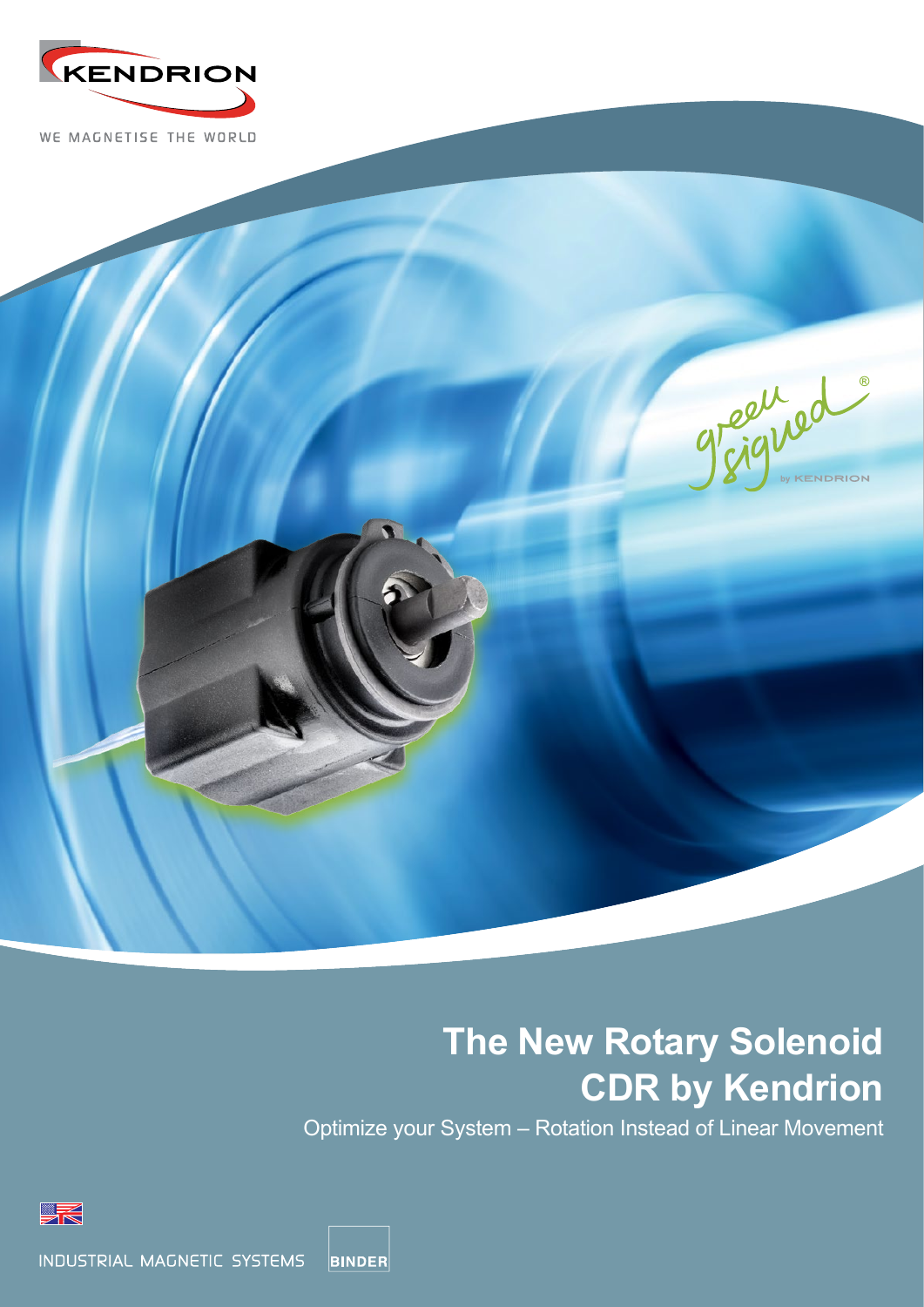

# **The New Rotary Solenoid by Kendrion**

*The CDR combines high compactness and short switching times with intelligent solenoid design.*

> Due to its compact design the CDR is the ideal solution for a variety of applications. A highly reliable transmission of the rotary movement to the shaft is guaranteed not least by the sensors responsible for the functional control.

The rotary solenoid excels by a potential switching time of 10 to 30 millisenconds and a rotation angle up to 90°. Size, functions and technical parameters can be customized to your individual requirements.

# **Energetically optimized for future-oriented applications**

Moreover, due to the bistable design of the solenoid

you save up to 80% of energy. As opposed to conventional rotary solenoids the CDR only requires current for switching and is held currentless in rest position.



Due to its particularly environmentally-friendly design the solenoid has joined our Kendrion "green signed" series.



### **he advantages of the CDR at a glance**

- Simple design, thus very cost-efficient
- Rotation angle of up to 90° possible
- High energy efficiency (current only during switching time)
- Low wear because of ball bearing
- Hall sensors can be integrated for low extra charge
- Modular design, easy to customize

#### **The ideal choice for your application**

There is a variety of applications in which the use of a rotary solenoid (instead of a linear actuator) facilitates the application.

- Fewer components
- End position detection
- Increased process reliability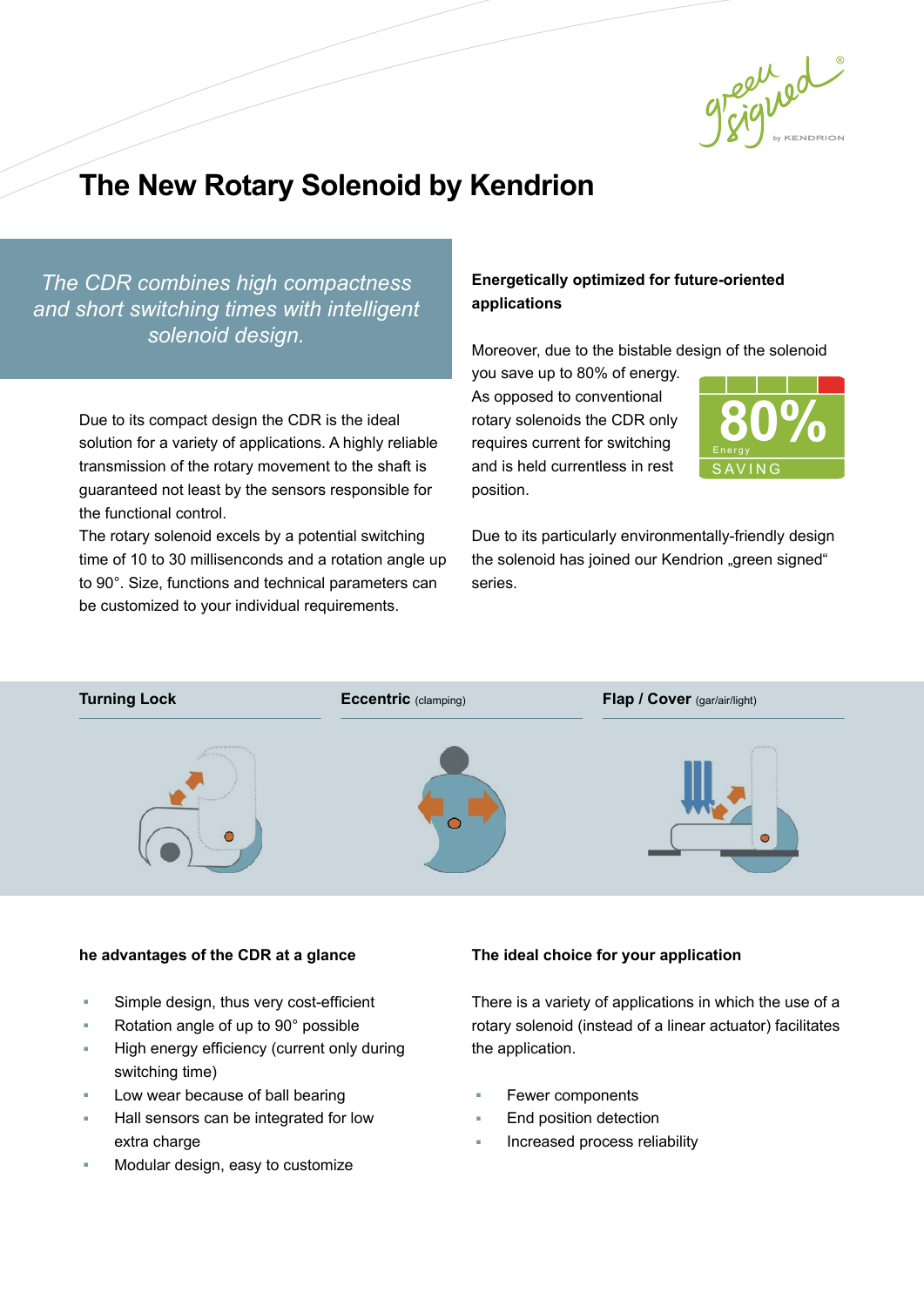# **Technical data of the preferred option CDR 030:**



#### **Switch system Pad printing Pad proximition Cover system**







## **Customization Options**

- Hall sensor one- or double-sided
- Damped stop can be integrated
- Mono- und bistable designs possible
- Different voltages possible
- Duty cycle of up 100% possible
- Higher protection class feasible
- Rotation angle between 20 and 150° feasible

*Due to its modular design we can adapt the CDR fast and ideally to your requirements.*